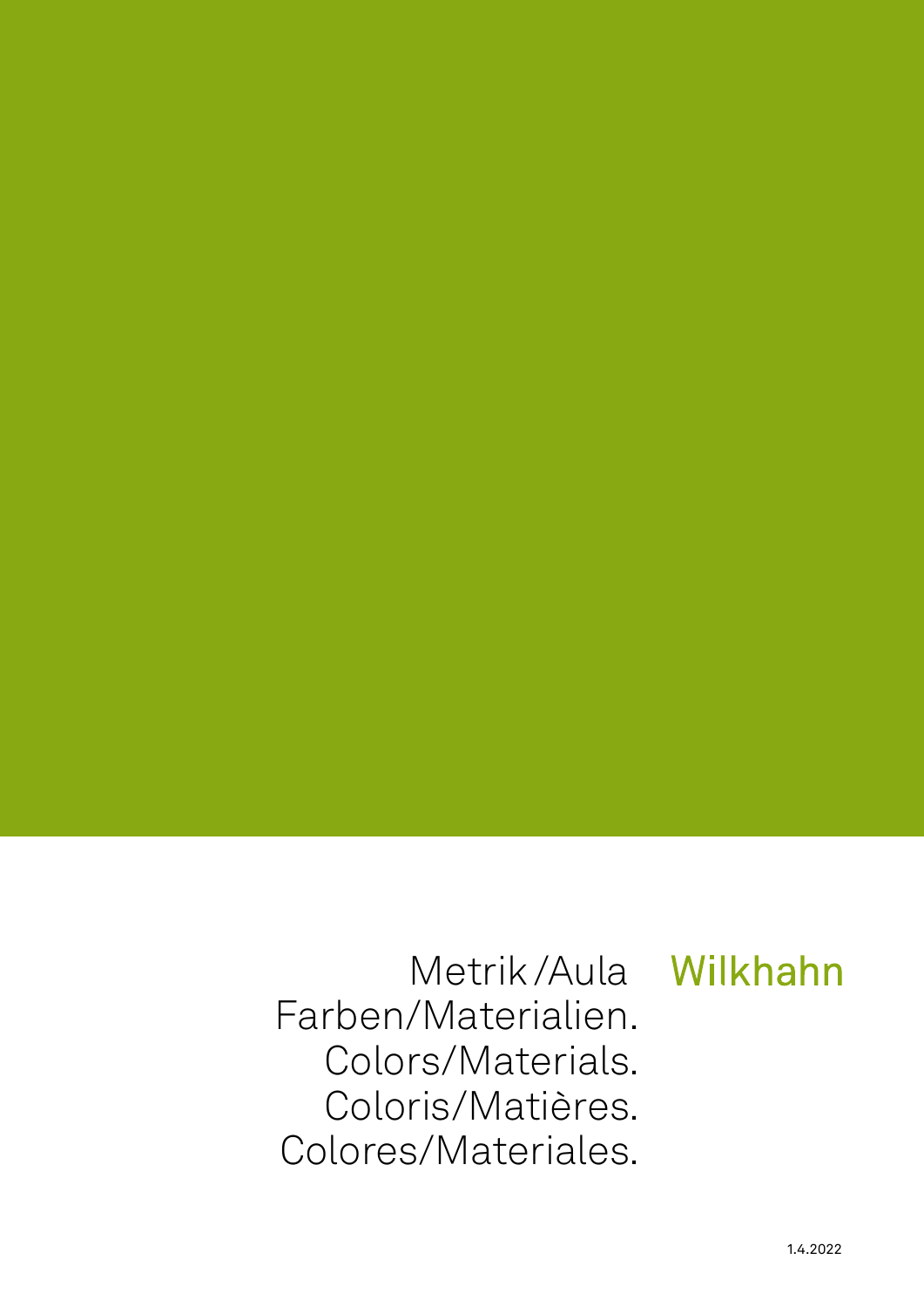### **Metrik** Schalenfarben. Shell colors. Coloris de la coque. Colores de la coquilla.

Kunststoff. Plastic. Résine de synthèse. Plástico.



Grau (Pantone Cool Gray 10 C)





(RAL 9011)



# **Metrik** Gestellausführungen. Frame versions.

Variantes de finitions de la structure. Acabados del armazón.



Stahlrundrohr. Round steel tubing. Tube d'acier de section ronde.

Tubo de acero.





verchromt



matt beschichtet (Pantone Cool Gray 10 C)



strukturmatt beschichtet (Pantone 7530 C)



90 Schwarz strukturmatt beschichtet (RAL 9011)

91 Weiß strukturmatt beschichtet (RAL 9016)

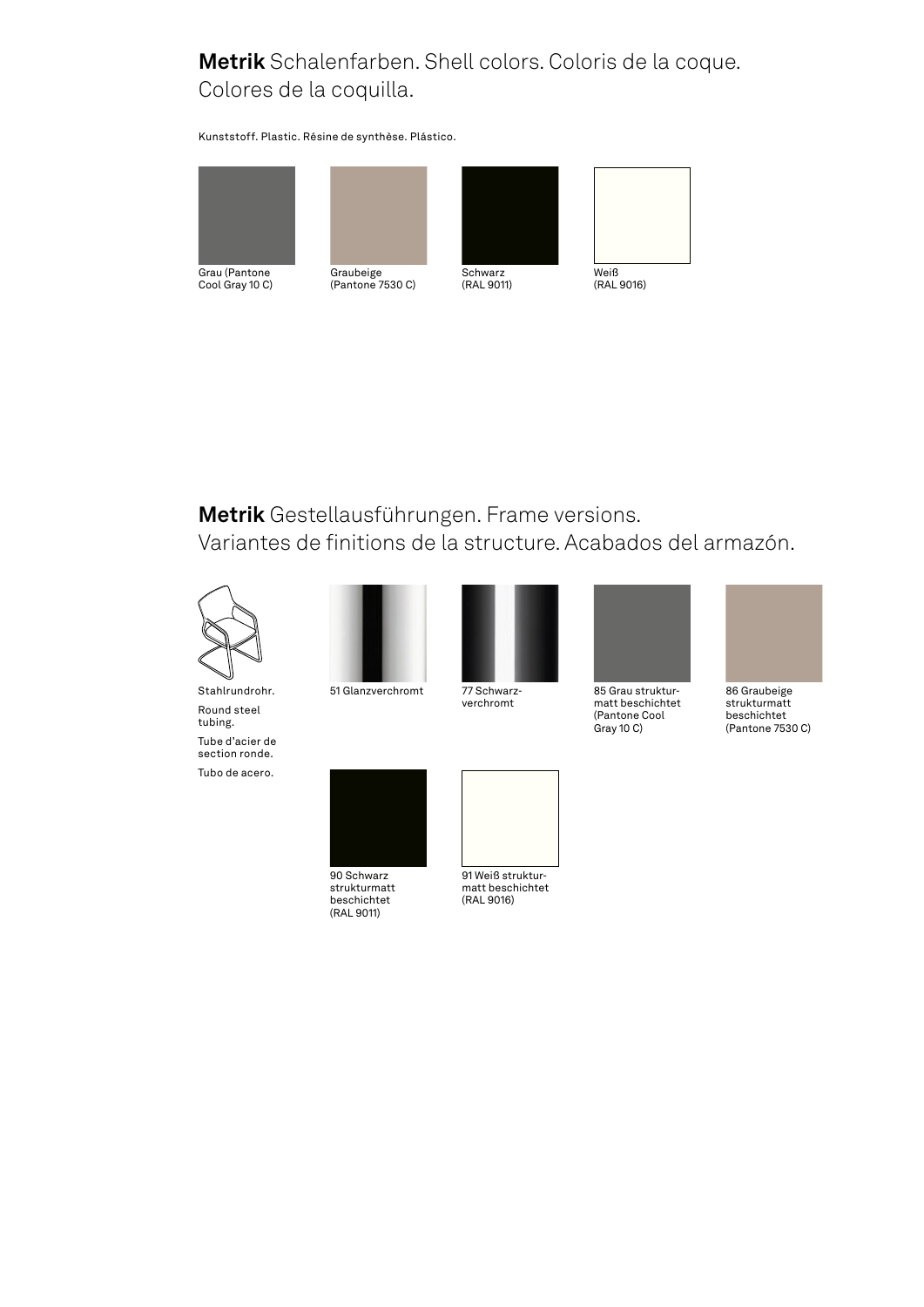## **Aula** Schalenfarben. Shell colors. Coloris de la coque. Colores de la coquilla.

Kunststoff. Plastic. Résine de synthèse. Plástico.



(RAL 9011)

(RAL 9016)

Formholz. Plywood. Contreplaqué moulé. Madera modelada.





natur

Buchefurnier natur Eichefurnier



schwarz gebeizt

# **Aula** Gestellausführungen. Frame versions.

Variantes de finitions de la structure. Acabados del armazón.





Vollkunststoffgestell. All-plastic base frame.

85 Grau (Pantone Cool Gray 10 C)



86 Graubeige (Pantone 7530 C)



(RAL 9011)



(RAL 9016)

Piétément monomatériau en résine de synthèse.

Armazón de material plástico.

Kufengestell Stahlrundstab, Vierbeingestell Stahlrundrohr. Sled (skid) base steel rod, four-leg frame round steel tubing. Piétement traîneau en fil d'acier, piétement à quatre pieds en tube d'acier de section ronde. Armazón de patín de vara de acero, armazón de cuatro patas de tubo de acero.



85 Grau strukturmatt beschichtet (Pantone Cool 51 Glanzverchromt 85 Grau struktur- 86 Graubeige 190 Schwarz 91 Weiß struktur-



86 Graubeige strukturmatt beschichtet (Pantone 7530 C)



90 Schwarz strukturmatt beschichtet (RAL 9011)



matt beschichtet (RAL 9016)

Die digitalen und gedruckten Muster weichen von den Originaltönen ab.<br>The digital and printed sample colors differ from the originals.<br>Les échantillons numériques et imprimés diffèrent du nuancier original.<br>El tono de los

Gray 10 C)